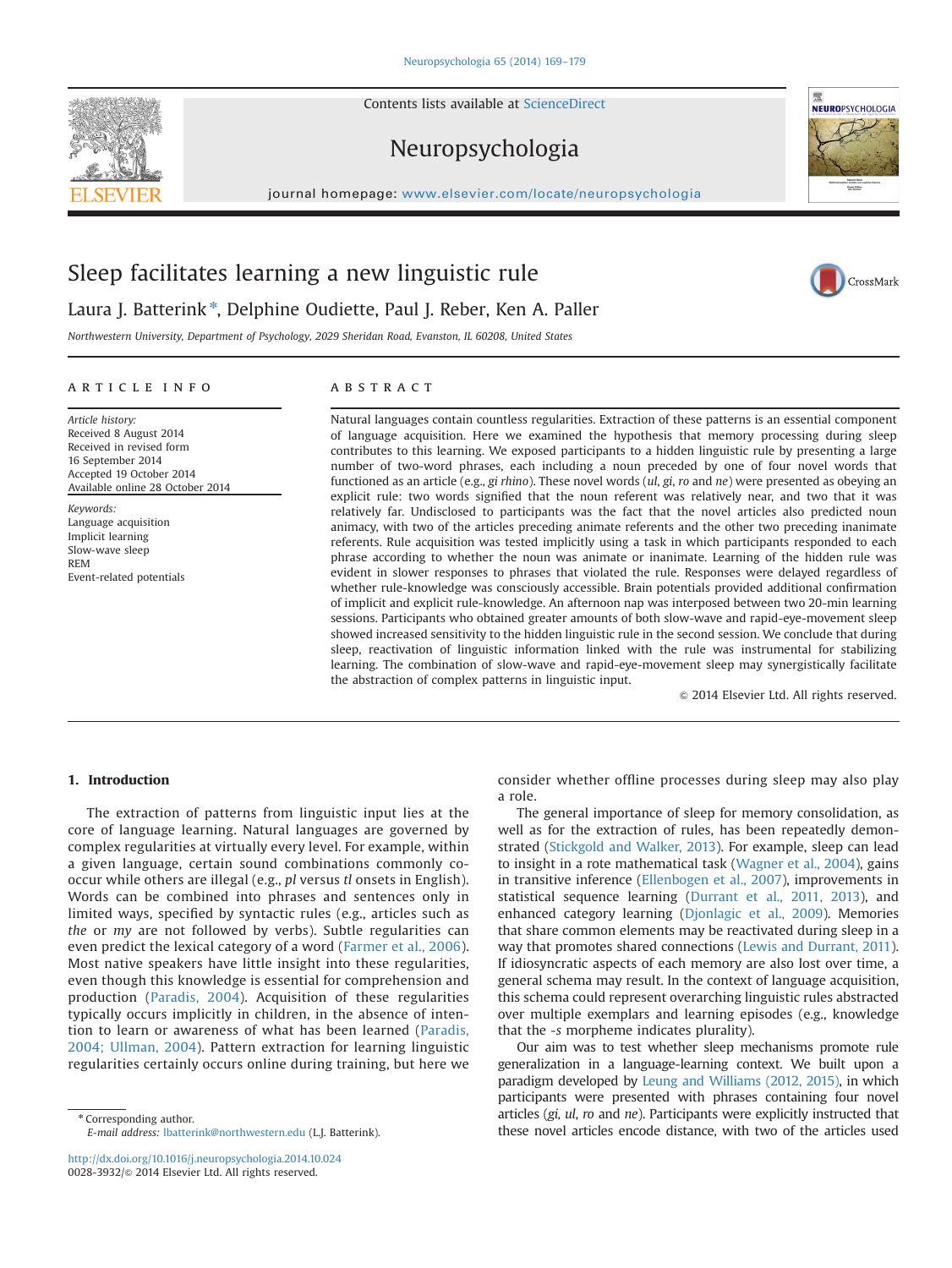<span id="page-1-0"></span>when the accompanying noun refers to a nearby object, and the other two used when the accompanying noun refers to objects that are far away. However, unbeknownst to participants, the use of these articles was also governed by a second semantic feature involving noun animacy: two of the articles (gi and ul) were used for animate nouns and the other two (ro and ne) for inanimate nouns. Participants responded to each phrase by indicating whether it contained an animate or inanimate object, such that processing of noun animacy was assured. A final violation block, consisting of phrases in which the mapping between articles and animacy values was reversed, was presented at the end of the experiment. Using this paradigm, Leung and Williams found that participants' responses to trials in the violation block were delayed, even when they reported no awareness of this regularity. This finding provides evidence that adults can implicitly learn mappings between grammatical form and meaning. This ability is a key component of language acquisition, as associations between form and meaning underlie virtually all aspects of language.

In the present study, as in Leung and Williams, participants responded to phrases composed of a novel article and noun (e.g., ul spider) that either conformed to or violated a hidden linguistic animacy rule. However, we adapted Leung and Williams' original paradigm by presenting violation trials interspersed throughout the learning block, rather than in a separate block at the end of learning, in order to track the time course of learning effects (Fig. 1). We also recorded event-related brain potentials (ERPs) to provide additional measures of learning and rule awareness. We hypothesized that learning of the hidden rule should be evident in slower responses to phrases that violated the rule, similar to previous findings [\(Leung](#page-9-0) [and Williams, 2012, 2015](#page-9-0)). We additionally hypothesized that ERP differences would emerge between canonical and violation phrases



Fig. 1. Summary of experimental task and overall paradigm. A) Sequence of events in a typical trial. B) Representation of the trial structure in the experimental task. One out of every seven trials was a violation trial  $(~14%)$ . Violation trials were interspersed unpredictably throughout the experimental task. C) Each learning block was comprised of 308 unique trials. A 90-min nap separated the two learning blocks.

as participants implicitly learned the hidden rule, representing a neural index of learning. In addition, we hypothesized that participants who became aware of the rule would show a P600 effect to violation phrases, a positive-going deflection with a typical latency between 600 and 1000 ms ([Friederici, 2002\)](#page-9-0). This component has been previously linked to the conscious detection of a syntactic violation [\(Batterink and Neville, 2013](#page-9-0)). In contrast, participants who remained unaware of the rule should not show this effect. To examine whether sleep influences the implicit learning of associations between form and meaning, participants were exposed to phrases containing the four novel articles, subsequently napped, and were then tested on new phrases upon awakening.

The critical experimental question was whether measures of learning changed as a function of sleep mechanisms. We examined SWS and REM (slow-wave sleep and REM sleep), as well as their interactions, guided by theories about the roles of these sleep stages ([Diekelmann and Born, 2010; Walker and](#page-10-0) [Stickgold, 2010; Stickgold et al., 2000\)](#page-10-0). We adopted a correlational approach, which previously implicated a synergism between SWS and REM sleep (e.g., [Stickgold et al., 2000;](#page-10-0) [Cairney et al., 2014](#page-9-0)). This approach avoids a shortcoming of conventional sleep/wake comparisons, wherein improvements in behavioral performance can be attributed either to memory enhancement over a retention interval with sleep compared to one without sleep, or to memory reduction secondary to interference (i.e., greater interference during waking than during sleep) and/or arousal effects (i.e., higher alertness after sleep than an equivalent period of wake). We thus focused on the degree to which the learning changed after sleep, in order to determine whether sleep processing contributes to the abstraction of linguistic rules. In particular, we predicted that duration of SWS, REM, and/or interactions between SWS and REM would correlate with an increase in implicit knowledge of the hidden rule, as reflected by larger reaction time (RT) differences to violation versus canonical phrases after sleep.

## 2. Materials and methods

## 2.1. Participants

Twenty-nine right-handed, neurologically normal native English speakers (17 female; age range, 18.3–25.4 years) participated in this study.

#### 2.2. Experimental task

Building on the methodology used by [Leung and Williams \(2012, 2015\),](#page-9-0) as described above, participants were trained on an artificial article system composed of four novel articles: gi, ro, ul, and ne. They were instructed that these articles functioned like the English word "the" but that they also designated relative distance, with two of them (gi and ro) meaning "near" and the other two (ul and ne) meaning "far." However, participants were not told that the four novel articles also predicted the animacy of the subsequent noun (Table 1). Before beginning the main experimental task, participants were pre-trained for approximately 15 min on the

## Table 1

Miniature article system<sup>a</sup>.

|                                       | Participants were not told |           |
|---------------------------------------|----------------------------|-----------|
|                                       | Animate                    | Inanimate |
| Participants were told<br>Near<br>Far | gi<br>ul                   | ro<br>ne  |

<sup>a</sup> [Williams \(2005\)](#page-10-0) showed that the precise assignment of articles to animacy values (i.e., whether ul and gi are assigned to animate nouns and ne and ro to inanimate nouns, or vice versa) had no significant effect on learning. Therefore, in the present study, animacy assignment for the four articles was kept consistent across participants.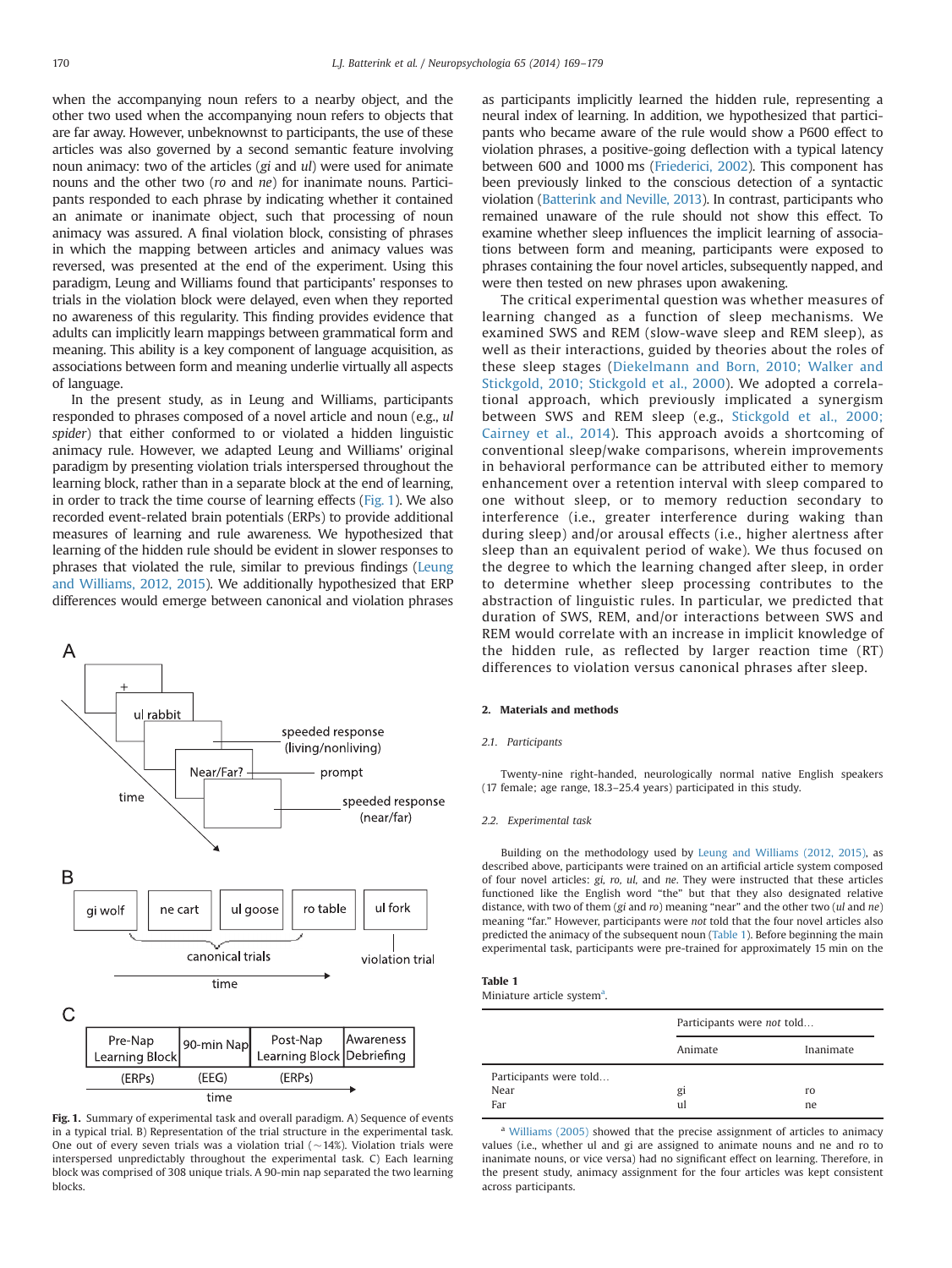overt meanings (near or far) of the articles. Pre-training consisted of studying flashcards and completing computerized tasks that required forward and backward translation between the novel articles and their English meanings (near/far).

The main experimental task involved presenting participants with two-word phrases consisting of a novel article (gi, ul, ro, or ne) and an accompanying noun ([Fig. 1\)](#page-1-0). Half of the nouns were animate (e.g., horse, puppy), and the other half inanimate (e.g., table, kettle). Unbeknownst to participants, the four novel articles predicted the animacy of the subsequent noun, with gi and ul usually preceding animate objects and ro and ne inanimate objects. This correlation was probabilistic, mirroring regularities found in natural languages. Six out of every seven of trials conformed to this rule, in which gi and ul were paired with animate nouns and ro and ne with inanimate nouns. On a random basis, one out of every seven trials were violation trials, in which ro and ne were paired with animate nouns and gi and ul with inanimate nouns. Participants' task was to make two speeded responses to each trial, indicating (1) whether the phrase referred to a living or nonliving object and (2) whether the phrase referred to an object that was near or far. The critical behavioral measure was the delay in reaction times (RTs) for the animacy response to phrases that violated the hidden rule. This difference, termed the Rule Learning Index (RLI), provides a measure of the influence of the learned hidden rule. This effect has been previously shown to be sensitive to learning [\(Leung and Williams,](#page-9-0) [2012, 2015](#page-9-0)), and can be interpreted as an interference effect, similar to the Stroop effect ([MacLeod, 1991](#page-9-0)). We presumed that due to the automatic nature of reading, both the article and noun should be processed concurrently, prior to the animacy response. As participants learn the associations between the articles and noun animacy, the articles should begin to serve as an additional animacy cue. This additional cue should then facilitate responses on canonical trials, but would conflict with the animacy of the noun on violation trials, leading to delayed RTs and potentially decreased accuracy. Thus, the paradigm functioned both as a learning task and an online test, as it included phrases that usually conformed to the hidden animacy rule and provided measures of differential processing of canonical versus violation trials. Because participants were not informed of the underlying regularity governing the novel articles and because violation trials were interspersed throughout the task, there was no obvious difference between violation and canonical trials from the point of view of the (naïve) participant. Each learning block contained a total of 308 test trials (264 canonical trials and 44 violation trials intermixed together).

Each trial began with the presentation of a fixation cross for 1000 ms, followed by the simultaneous presentation of an article-plus-noun pair. The two words remained on the screen for 500 ms or until the participant made the animacy response, and was then replaced by the cue "Near/Far?" This cue remained on the screen until the second response. For both responses, the display advanced when a correct response was made. Four response buttons were configured so that each response (living/nonliving/near/far) was associated with a unique button. Note that our method of stimulus presentation represents a departure from most ERP studies of language processing, which typically present only a single word at a time.

After pre-training, participants completed the first Pre-Nap learning block. They then reclined in a quiet, darkened room to sleep. The nap period ended after 90 min, but was extended if the participant was still in SWS. After wakening, participants were given a 10-min break before completing a second Post-Nap learning block. The second block was identical to the first except that different nouns were presented; participants were exposed to each individual noun only once across the two sessions. The two sessions were separated by 110 min on average.

All stimuli were visually presented on a computer monitor placed approximately 130 cm in front of the participant. Stimuli were counterbalanced within cycles of seven participants, such that a given noun was presented as part of a canonical trial for six out of seven participants, and as part of a violation trial for the seventh participant. Assignment of trials to the Pre-Nap or Post-Nap test block was counterbalanced across participants. Finally, the list of nouns assigned to the canonical and violation conditions for every subject were matched on a group level for overall frequency and length using the Kucera–Francis database (mean written frequency range =  $9.4-11.3$ , mean word length range =  $5.8-6.3$  letters).

#### 2.3. Procedure

The experimental session began between 12:00 and 3:00 PM with electrode application for ERP analysis and standard sleep EEG recording (see below). Electrode application was immediately followed by the Pre-Nap learning session, the 90-min nap, and the Post-Nap learning session.

After completing the second session, awareness of the hidden animacy rule was assessed via a structured interview, in which the questions became progressively more specific as the interview went on. First, participants were asked whether they had formed any impressions about when the different novel articles were used. If they did not spontaneously report animacy as a relevant factor, they were then specifically asked whether they had noticed if any of the articles had been used more often for living versus nonliving things. If they reported noticing such a relationship, they were asked to describe the pattern for each article and to recall at which point during the experiment they had become aware of the pattern (i.e., Pre-Nap learning session, Post-Nap learning session, or only when asked directly about these patterns during the interview). If they claimed not to have noticed any relationship with animacy, they were asked to guess whether each article had been used more frequently for living versus nonliving things. Participants who were unable to accurately describe the pattern even after prompting, or who reported not becoming aware of the pattern until being directly questioned about it during the interview stage were classified as Rule-Unaware. Participants who described the pattern more or less accurately and who reported becoming aware of the pattern while performing the online experimental task (during either the Pre-Nap or Post-Nap session) were classified as Rule-Aware.

Two self-report questionnaires were administered to assess the subjective quality and duration of participants' sleep in the preceding night as well as over the 90-min nap period. Participants were asked to report the time they went to bed, the time they woke up, total time asleep, length of time required to fall asleep, and number and length of awakenings. They also responded on a 1–5 scale to several questions aimed at assessing subjective quality of sleep: how they slept overall, how refreshed they felt upon awakening, whether they slept soundly or restlessly, whether they slept throughout the time allotted for sleep, how easy it was to fall asleep, and how easy it was to wake up.

#### 2.4. EEG recording and analysis

EEG was recorded from 21 tin electrodes mounted in an elastic cap, along with two electrooculogram (EOG) channels and one chin electromyogram (EMG) channel, using a 250-Hz sampling rate. EEG was recorded throughout both learning blocks and over the nap period.

For sleep analyses, data from EEG and EOG channels were filtered with a bandpass from 0.5 to 30 Hz, and EMG data were filtered from 10 to 62 Hz. Sleep staging was conducted offline using standard criteria. EEG spectral analyses were conducted following artifact removal based on visual inspection. Time-frequency decompositions were computed using fast Fourier transform with a Hamming window over 5-s epochs. In addition to duration data obtained from sleep staging, we computed delta power as a measure of SWS quality. Mean delta power (0.5–4 Hz) was computed at electrode Fz, as delta power is maximal frontally ([Grigg-Damberger, 2012\)](#page-9-0).

For ERP analyses, data were band-pass filtered from 0.1 to 30 Hz. Artifact correction and rejection were accomplished through visual inspection and Independent Component Analysis (EEGLAB; [Delorme and Makeig, 2004](#page-9-0)), according to standard analysis procedures ([Batterink and Neville, 2011](#page-9-0)). Epochs were extracted from 200 to 1200 ms relative to the onset of each article-noun pair.

#### 2.5. Statistical analyses

Analyses focused on the RLI and corresponding accuracy data for the animacy response. Data from each session (Pre-Nap and Post-Nap) were divided into four equal epochs in order to examine the time course of learning. For each epoch, the RLI was calculated by excluding incorrect trials and then subtracting the median RT to canonical trials from the median RT to violation trials. Accuracy and RT data were analyzed using a repeated-measures ANOVA with Condition (canonical, violation) and Epoch (1–8) as within-subjects factors. Follow-up analyses conducted separately for each epoch were conducted to examine when the violation effect was significant. To examine the influence of conscious awareness of the rule, additional analyses based on results from debriefing were conducted with Awareness Classification (Rule-Aware, Rule-Unaware) as a between-subjects factor and Condition and Epoch as within-subjects factors.

For ERP statistical analysis, time intervals were selected based on visual inspection of the waveform: we focused on an earlier interval from 400 to 800 ms (capturing the first observed effect, a negativity), and a later interval from 800 to 1100 ms (capturing the second observed effect, a positivity). Mean amplitudes at electrodes F7, F3, F4, F8, T3, C3, C4, T4, T5, P3, P4, and T6 were computed and entered into a repeated-measures ANOVA for each interval, with Condition (canonical, violation), Hemisphere (left, right), Anterior/Posterior (3 levels), and Lateral/Medial (2 levels) as within-subjects factors and Awareness Classification (Aware, Unaware) as a between-subject factor. Separate analyses were also conducted over midline sites (Fz, Cz, Pz, and Oz), though these results are not reported as they did not contribute additional information beyond what was yielded by the main factorial ANOVA. Incorrect trials were excluded from analysis.

The chief analysis involved measuring behavioral and electrophysiological changes across the two sessions. Learning effects would normally be expected to decline over this delay via forgetting, unless mechanisms operative during this interval actively promoted the retention (consolidation) of newly acquired information. We computed the Pre- to Post-Nap change in behavioral sensitivity to violations (denoted as  $\Delta_{RLI}$ ) by subtracting the RLI over the last half of the Pre-Nap session (i.e., after RTs had stabilized and the RLI effect emerged; [Fig. 2](#page-3-0)) from the RLI over the first half of the Post-Nap session. A positive value indicates an increase in sensitivity to the rule after the delay. This  $\Delta_{\text{RLI}}$  represents our main dependent measure for sleep analyses. Multiple regressions were used to test whether duration of SWS (SWS $_{dur}$ ), duration of REM (REM $_{dur}$ ), and/or the product of SWS and REM durations ( $SWS_{dur} \times REM_{dur}$ ) predicted this behavioral RT change. These three predictor variables were selected based on current theories on sleep and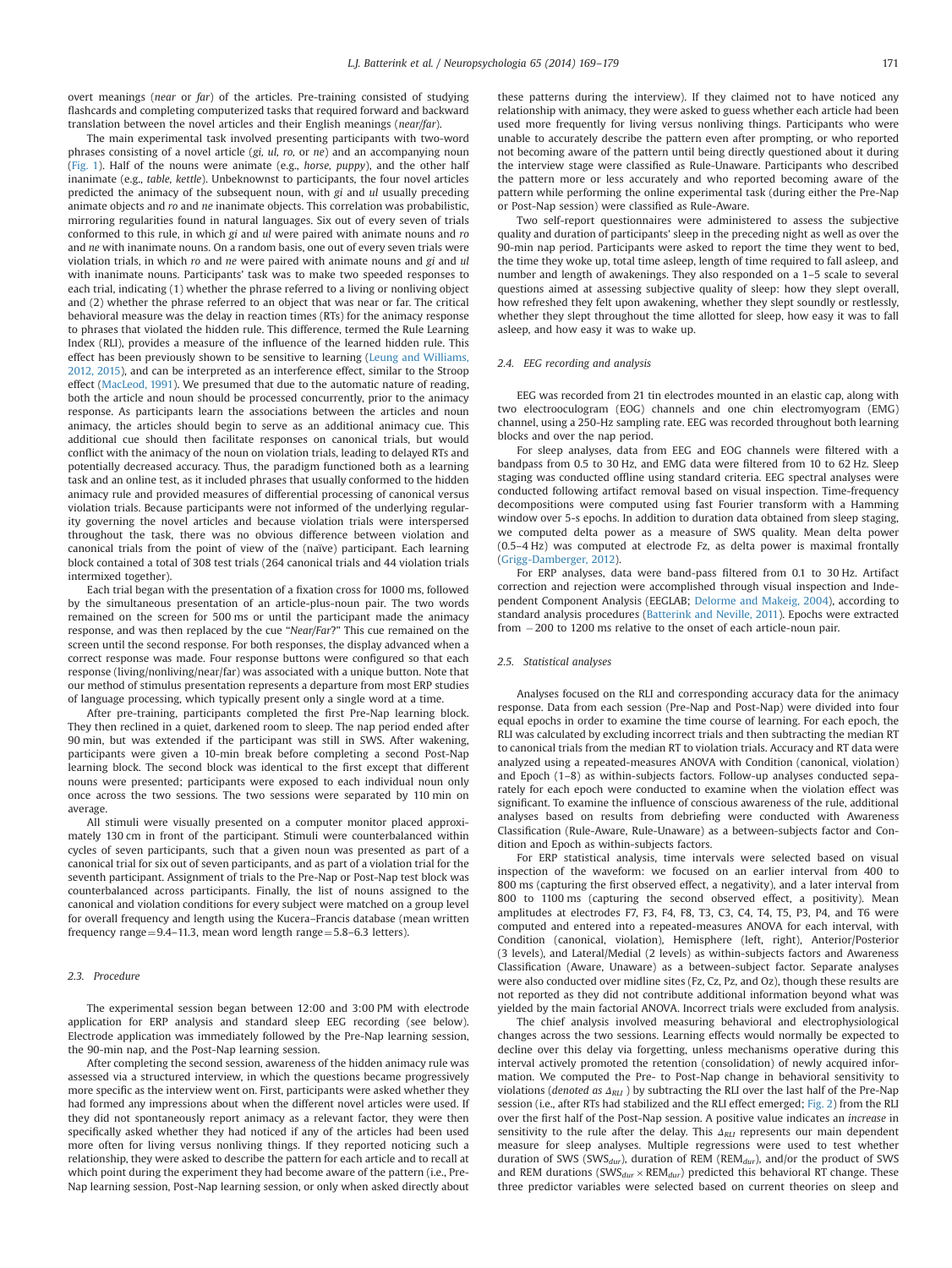<span id="page-3-0"></span>

Fig. 2. A) Median RTs, pooled across participants, to canonical trials and violation trials as a function of learning over time. The RLI is the RT delay to violation trials relative to canonical trials. An asterisk indicates a significant difference between conditions ( $p < 0.05$ ). Error bars represent the within-subjects SEM, computed using the procedure recommended by [Morey \(2008\)](#page-9-0). B) Median RTs in Rule-Aware ( $n=15$ ) and Rule-Unaware ( $n=14$ ) participants. The RLI was not significantly different between the two groups. C) Accuracy rate to canonical trials and violation trials as a function of learning over time. An asterisk indicates a significant difference between conditions. Error bars represent the within-subjects SEM. D) Accuracy rate in Rule-Aware and Rule-Unaware participants. Both groups showed significantly reduced accuracy to violation trials.

memory consolidation [\(Diekelmann and Born, 2010; Walker and Stickgold, 2010;](#page-10-0) [Stickgold et al., 2000\)](#page-10-0). The product of SWS and REM in particular has been proposed to model sequential SWS and REM throughput ([Stickgold et al., 2000\)](#page-10-0), consistent with sequential hypotheses of sleep function ([Ambrosini and Giuditta,](#page-9-0) [2001; Ficca and Salzarulo, 2004; Walker and Stickgold, 2010](#page-10-0)). Total sleep duration (Sleep<sub>dur</sub>) and sleep onset latency (Sleep<sub>lat</sub>) were also included in the model as a way of controlling for general effects of fatigue and for total sleep time, allowing us to assess the specificity of sleep-stage effects.

To be sure our results were not dependent on the decision to include only the first half of trials in the Post-Nap session when computing  $\Delta_{RLI}$ , Pre- to Post-Nap behavioral change in the RLI was also calculated by comparing the entire Post-Nap session to the last half of the Pre-Nap session. Because performance plateaued during the Post-Nap session, results were very similar to those in the first analysis and are not reported.

In an additional exploratory analysis, we used ERPs to examine whether sleep measures (SWS<sub>dur</sub> × REM<sub>dur</sub>, SWS<sub>dur</sub>, or REM<sub>dur</sub>) predicted participants' level of explicit awareness of the hidden rule during the Post-Nap block. Because our behavioral assessment of rule awareness consisted of a binary measure of whether or not participants became aware of the hidden rule during the experimental task, we used the P600 effect during the Post-Nap block as a graded, potentially more sensitive measure of explicit awareness. We theorized that a larger P600 should indicate a higher level of awareness (e.g., more complete explicit rule knowledge, greater confidence about the rule, and/or becoming aware of the rule earlier on in the task). We conducted a repeated-measures ANCOVA across posterior electrodes where the P600 is maximal (T5, P3, Pz, P4, T6, O1, Oz, and O2), with  $\text{SWS}_{dur}$   $\times$  REM<sub>dur</sub>, SWS<sub>dur</sub>, and REM<sub>dur</sub> as covariates. Only Rule-Aware participants  $(n=14)$  were included in this analysis, as a significant P600 was present only in this group.

To examine whether participants who subsequently obtained different amounts of SWS and REM differed in terms of overall RT and accuracy in the Pre-Nap block, a repeated-measures ANCOVA with  $\text{SWS}_{dur} \times \text{REM}_{dur}$  as a covariate and Condition and Epoch (1–4, Pre-Nap blocks only) was run. Pearson's correlations were used to examine potential relationships between self-reported sleep data and  $SWS_{dur} \times REM_{dur}$ . These measures consisted of self-reported total sleep time and total minutes awake over the sleep interval, and ratings on a 1–5 scale of overall sleep quality, degree to which the participant felt refreshed upon awakening, soundness/restlessness of sleep, the extent to which sleep occurred throughout the entire time period allocated for sleep, ease of falling asleep, and ease of waking up, for both the preceding night and the 90-min nap.

# 3. Results

# 3.1. Behavior

Data from the Pre-Nap and Post-Nap sessions revealed the time course of learning. Both accuracy and RTs indicated that participants became sensitive to the hidden animacy rule during the first session (Fig. 2). Despite the consistency of these effects, many participants remained unaware of the hidden rule.

# 3.1.1. RTs

Across all eight epochs, RTs were significantly delayed to violation trials relative to canonical trials, indicating significant rule learning as measured by RLI  $(F(1,28) = 24.62, p < 0.0001, \eta_p^2 = 0.47;$  Fig. 2). An Epoch  $\times$  Condition interaction suggested that the RLI became larger as learning progressed across the eight epochs (8 epochs: linear contrast:  $F(1,28) = 3.42$ ,  $p = 0.074$ ; Pre-Nap epochs alone: linear contrast:  $F(1,28) = 4.76$ ,  $p = 0.038$ ,  $\eta_p^2 = 0.15$ ). Follow-up analyses showed that the RLI effect accrued gradually with a reliable difference emerging during the fourth epoch  $(F(1,28)=27.3, p<0.0001;$  $\eta_p^2$ =0.49) after no reliable differences in the first 3 epochs (all p values > 0.17, all  $\eta_p^2$  values < 0.065). The RLI effect remained significant for every epoch thereafter throughout the Post-Nap session (all *p* values < 0.008, range in  $\eta_p^2$  values = 0.23-0.56). A comparison of the final two Pre-Nap epochs with the first two Post-Nap epochs indicated that overall RLI magnitude neither significantly increased nor decreased directly after the nap period (Pre/PostNap  $\times$  Condition:  $F(1,28)=0.25$ ,  $p=0.62$ ,  $\eta_p^2=0.009$ ).

#### 3.1.2. Accuracy

Across all eight epochs, participants showed a significant reduction in accuracy for article-noun pairs that violated the hidden rule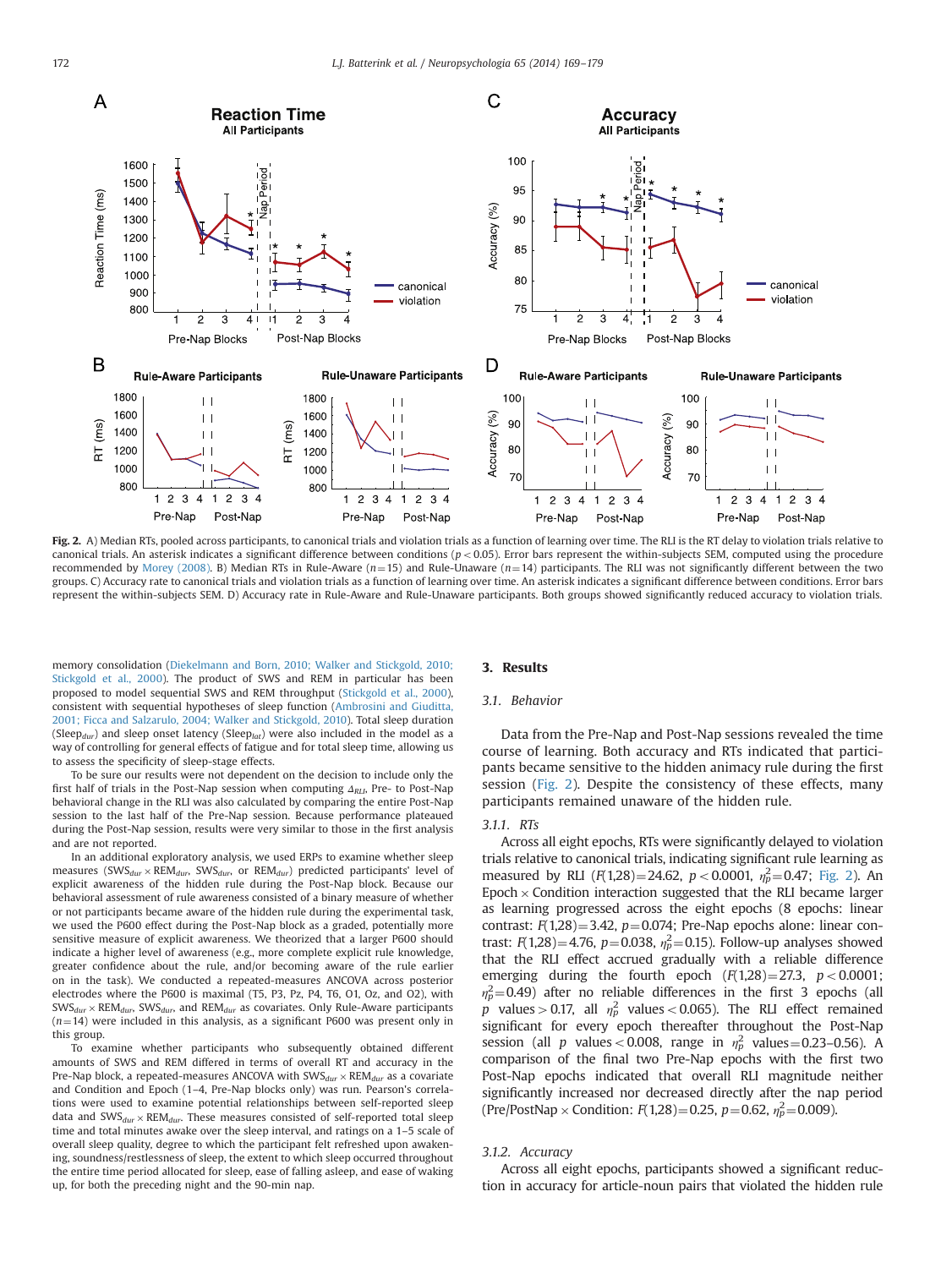$(F(1,28) = 54.5, p < 0.001, \eta_P^2 = 0.66)$ . An Epoch  $\times$  Condition interaction indicated that the violation effect differed as a function of epoch  $(F(7,196)=3.49, p=0.004, \eta_p^2=0.11)$ , becoming larger as learning progressed (linear contrast:  $F(1,28) = 13.3$ ,  $p = 0.001$ ,  $n_p^2 = 0.32$ ). Follow-up analyses indicated that there were no significant accuracy differences between canonical and violation trials in the first two epochs (Epoch 1:  $F(1,28) = 3.58$ ,  $p=0.069$ ;  $n_p^2 = 0.11$ ; Epoch 2:  $F(1,28) = 2.58$ ,  $p=0.12$ ,  $\eta_p^2 = 0.084$ ), but that a significant accuracy violation effect emerged for the third epoch  $(F(1,28) = 14.2, p = 0.001,$  $\eta_p^2$ =0.34) and remained reliable for every epoch thereafter (all p values < 0.04, range in  $\eta_p^2$  values = 0.15–0.58). A comparison of the final two Pre-Nap epochs with the first two Post-Nap epochs indicated that the overall accuracy violation effect neither significantly increased nor decreased directly after the nap period (Pre/ PostNap  $\times$  Condition:  $F(1,28)=0.35$ ,  $p=0.56$ ,  $\eta_p^2=0.012$ ).

3.1.2.1. Rule-Aware versus Rule-Unaware participants. To examine whether accuracy violation effects and the RLI differed as a function of awareness of the hidden animacy rule, we divided participants into two groups based on verbal reports about awareness of the rule. Five participants reported becoming aware of the hidden rule during the Pre-Nap session, prior to napping, whereas 10 reported becoming aware of the rule during the Post-Nap session. These participants were classified as Rule-Aware ( $n=15$ ). Participants who reported remaining unaware of the relevance of animacy during the experimental task were classified as Rule-Unaware ( $n=14$ ).

RTs. The RLI was not significantly different for the Rule-Aware versus Rule-Unaware participants (Group  $\times$  Violation Condition:  $F(1,27) = 2.08$ ,  $p = 0.16$ ,  $\eta_p^2 = 0.071$ ; [Fig. 2](#page-3-0)), nor were there differences in the time course of this effect across the eight epochs between these two groups (Group  $\times$  Condition  $\times$  Epoch:  $F(7,189) = 1.70$ ,  $p=0.18$ ). This indicates that the RLI did not emerge significantly earlier in either group. Follow-up analyses confirmed that the RLI effect was robust in both groups (Rule-Aware group:  $F(1,14) = 13.1$ ,  $p=0.003$ ,  $\eta_p^2=0.48$ ; Rule-Unaware group:  $F(1,13)=13.8$ ,  $p=0.003$ ,  $\eta_p^2$ =0.51). Rule-Aware participants responded somewhat faster overall than Rule-Unaware participants (Rule-Aware: 1095 ms;  $SEM = 62.7$  ms; Rule-Unaware: 1202.2 ms;  $SEM = 63.6$  ms), although this difference was not significant  $(F(1,27)=2.34, p=0.14, \eta_p^2=0.080)$ .

Accuracy. Across all eight epochs, the accuracy violation effect was marginally larger in Rule-Aware compared to Rule-Unaware participants ( $F(1,27) = 3.94$ ,  $p=0.057$ ;  $n_p^2 = 0.13$ ). There were no significant group differences in the time course of this effect across the eight epochs (Group  $\times$  Condition  $\times$  Epoch:  $F(7,189)$  = 1.42,  $p=0.22$ ). Follow-up analyses showed that the accuracy violation effect was significant in each group separately (Rule-Aware:  $F(1,14)=52.7$ ,  $p < 0.001$ ;  $\eta_p^2=0.79$ ; Rule-Unaware:  $F(1,13)=$ 14.5,  $p=0.002$ ;  $\eta_p^2=0.53$ ).

## 3.2. ERPs

## 3.2.1. Pre-Nap session

Across all subjects, no significant ERP violation effects were found during the initial session in the two analysis intervals (400–800 ms:  $F(1,27) = 0.51$ ,  $p=0.48$ ,  $n_p^2 = 0.018$ ; 800–1100 ms:  $F(1,27)=0.34$ ,  $p=0.56$ ,  $\eta_p^2=0.012$ ). This result is not surprising, as accuracy and RT did not show robust sensitivity to article-animacy violations until approximately halfway through the test [\(Fig. 3\)](#page-5-0). ERP differences may have been present in the second half of the session, but if so they were overshadowed by data from the first half. Due to insufficient number of trials, it was not possible to examine this hypothesis.

## 3.2.2. Post-Nap session

Across all subjects, violations elicited a negativity from 400 to 800 ms that showed a right medial distribution, equally distributed over anterior and posterior sites (400–800 ms:  $F(1,27)$  = 15.56, p=0.001,  $\eta_p^2$ =0.366; Condition × Hemisphere  $F(1,27)$ =4.14,  $p=0.052$ ; Condition × Laterality  $F(1,27)=6.56$ ,  $p=0.016$ ). This result indicates that the presence of an animacy violation modulated neural processing of article-noun pairs. Although this negative effect resembles the N400 in terms of latency and polarity, its distribution is not similar to the N400, which generally shows a posterior distribution (e.g., [Kutas and Federmeier, 2011](#page-9-0)), or any other known language-related component. Thus it may partially reflect domain-general learning mechanisms that are not specific to language processing. No significant effects were observed in the 800–1100 ms interval  $(F(1,27)=0.13, p=0.72, \eta_p^2=0.005)$ .

3.2.2.1. Rule-Aware versus Rule-Unaware participants. To investigate whether there was a correspondence between neural measures of learning and rule awareness indexed by subjective report, we examined whether ERPs in the Post-Nap session differed as a function of rule awareness. From 400 to 800 ms, Rule-Unaware participants showed a significantly larger negativity to violation versus canonical trials than did Rule-Aware participants [\(Fig. 3;](#page-5-0) Awareness Group  $\times$  Canonical/Violation Condition:  $F(1,27) = 15.56$ ,  $p=0.001$ ;  $\eta_p^2=0.37$ ). Follow-up analyses revealed that Rule-Unaware participants showed a significant negativity to violation versus canonical trials  $(F(1,13) = 16.8, p = 0.001; \eta_p^2 = 0.56)$ , an effect that was maximal over the Right Hemisphere (Condition  $\times$  Hemisphere:  $F(1,13)=4.83$ ,  $p=0.047$ ). In contrast, Rule-Aware participants did not show a significant violation effect in this time range, although there was a hint of a weak negativity over right anterior electrodes [\(Fig. 3;](#page-5-0)  $F(1,14)=1.35$ ,  $p=0.27$ ;  $\eta_p^2=0.088$ ; Condition × Lateral/Medial:  $F(1,14)=5.00$ ,  $p=0.042$ ; follow-up analysis over medial sites ns,  $F(1,14) = 2.97$ ,  $p = 0.11$ ).

From 800 to 1100 ms, Rule-Aware participants showed a positive violation effect, while Rule-Unaware participants showed a negative violation effect in this time range [\(Fig. 3;](#page-5-0) Awareness Group  $\times$  Canonical/Violation Condition:  $F(1,27) = 11.39$ ,  $p = 0.002$ ;  $\eta_p^2$ =0.30). Follow-up analyses confirmed that the positivity in Rule-Aware participants was significant, with a medial posterior distribution similar to a P600 effect (Condition:  $F(1,14) = 10.2$ ,  $p=0.007; \eta_p^2=0.42;$  Condition  $\times$  Anterior/Posterior  $\times$  Laterality). Note that the latency of the P600 in our participants was somewhat delayed (800–1100 ms) compared to that in most previous reports, perhaps because our paradigm required participants to process two words simultaneously, whereas in typical ERP studies there is only one word. In contrast, in Rule-Unaware participants the negative violation effect observed during the earlier interval at 400–800 ms persisted into the later interval over right electrodes, though the magnitude of the effect was somewhat weaker (Condition:  $F(1,13) = 3.36$ ,  $p = 0.090$ ;  $\eta_p^2 = 0.21$ ; Condition  $\times$  Hemisphere:  $F(1,13)=6.34$ ,  $p=0.026$ ; Follow-up over Right Hemisphere: Condition:  $F(1,13)=5.32$ ,  $p=0.038$ ;  $\eta_p^2=0.290$ ). There was no hint of the posterior positivity observed in Rule-Aware participants. The finding that ERPs differed between Rule-Aware and Rule-Unaware participants supports the veracity of participants' subjective verbal reports.

## 3.3. Effects of sleep physiology on behavioral measures

[Table 2](#page-5-0) shows average sleep measures. [Fig. 4](#page-6-0)A displays RLI across all participants as a function of learning over time. The primary measure of the effect of sleep is the change in RLI from Pre- to PostNap, denoted as  $\Delta_{RLI}$ . A linear regression model comprising SWS $_{dur}$  $REM_{dur}$ , SWS<sub>dur</sub> × REM<sub>dur</sub>, Sleep<sub>dur</sub>, and Sleep<sub>lat</sub> significantly predicted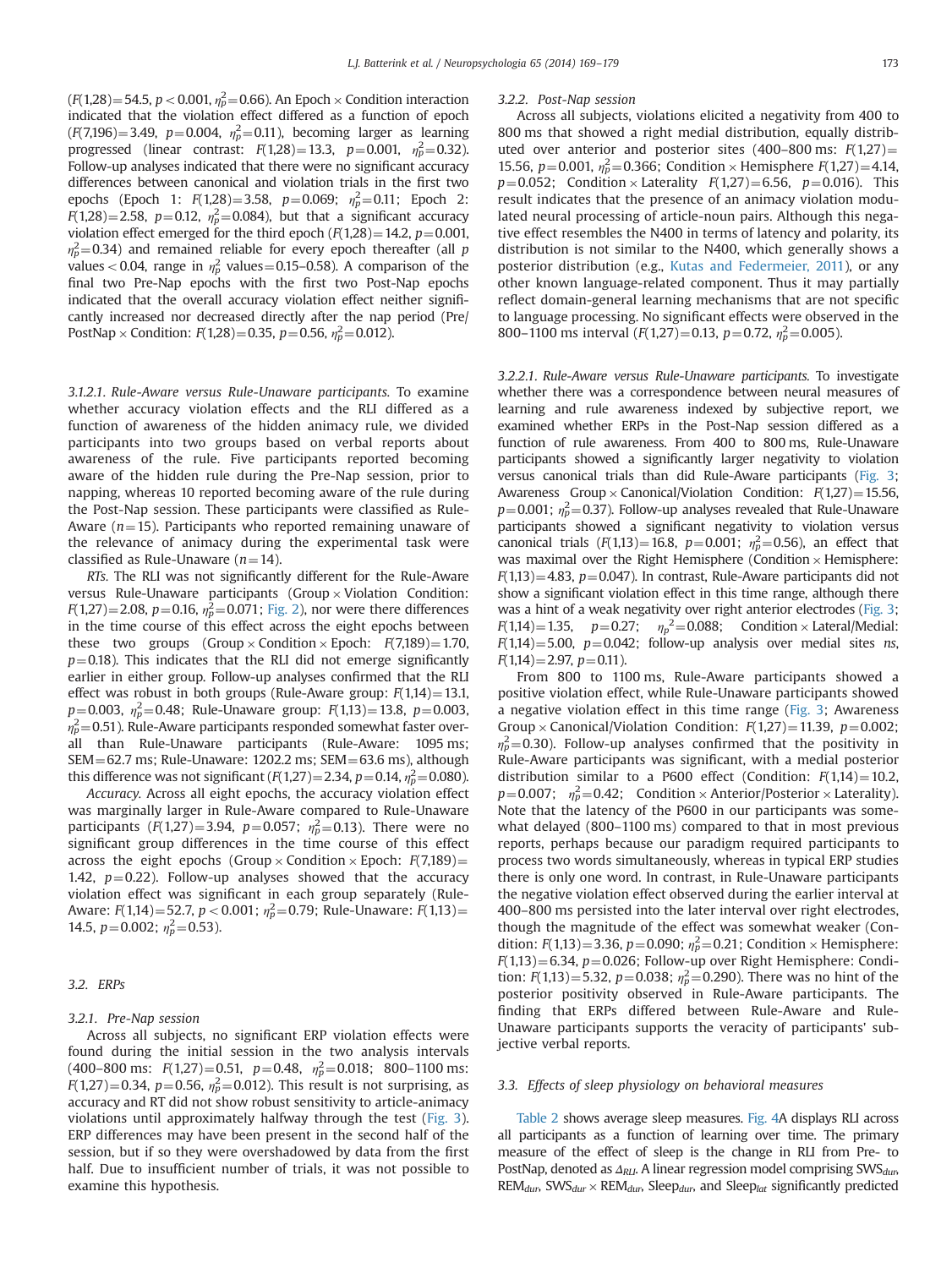

# <span id="page-5-0"></span>**Rule-Unaware Participants**

Fig. 3. Grand average ERPs to canonical and violation trials in the Post-Nap learning block, in Rule-Aware (n=15) versus Rule-Unaware (n=14) participants. ERPs are shown for eye channels (left vertical eye and right vertical eye) and at F4 and Pz. Approximate electrode scalp locations (F4 and Pz) are denoted with black dots on the upper left scalp map. Rule-Unaware participants showed a significantly right-lateralized negativity from 400 to 800 ms, whereas Rule-Aware participants showed a significant P600 effect from 800 to 1100 ms.

|--|--|

Sleep measures  $(n=27)$ .

|             |             | Time awake Time in Stage 1 Time in Stage 2 Time in SWS Time in REM |            |             |
|-------------|-------------|--------------------------------------------------------------------|------------|-------------|
| 21.9 (18.8) | 5.48 (3.18) | 36.8(13.5)                                                         | 20.3(12.8) | 7.72 (9.62) |
|             |             |                                                                    |            |             |

Values are  $min + SD$ .

 $\Delta_{RII}$  (F(4,26) = 3.4, p = 0.021). Of the five predictor variables, only  $\text{SWS}_{dur} \times \text{REM}_{dur}$  significantly contributed to the model ( $\beta = 0.87$ ,  $p=0.023$ ). This result indicates that participants who had greater and more equally distributed durations of both SWS and REM (leading to higher  $SWS_{dur} \times REM_{dur}$  values) showed a larger increase in sensitivity to the hidden rule after napping. These results are consistent with the idea that sequential time in both SWS and REM facilitates memory consolidation for this type of generalized information. With the exception of Sleep<sub>lat</sub>, which was a marginal predictor  $(\beta=0.45, p=0.064)$ , none of the other variables (SWS<sub>dur</sub>, REM<sub>dur</sub>, or Sleep<sub>dur</sub>) were significant predictors in the model (all p values  $>0.2$ ).

To permit further analyses of sleep/memory relationships, we computed several correlations [\(Table 3](#page-6-0)). As expected based on the regression results, the correlation between  $\Delta_{RLI}$  and  $\text{SWS}_{dur} \times \text{REM}_{dur}$ was significant ([Fig. 4B](#page-6-0)). As a point of comparison, we also computed correlations between  $\Delta_{\text{RLI}}$  and the sum of time spent in SWS and REM and found only a marginal correlation [\(Table 3\)](#page-6-0). In addition, we computed delta power over intervals of SWS as an alternative measure of the quality of SWS in place of time in SWS. Duration of REM multiplied by delta power in SWS also showed significant correlations with  $\Delta_{RLI}$ , corroborating our main finding. Finally, we ran another correlation between  $\text{SWS}_{dur} \times \text{REM}_{dur}$  and  $\Delta_{\text{RLI}}$  designed to assess the effect of the "0"  $SWS_{dur} \times REM_{dur}$  values from participants who failed to reach SWS or REM sleep during the nap; only participants who reached both SWS and REM were included. This correlation was also significant, and it was numerically stronger than the original correlation that included all participants [\(Table 3;](#page-6-0) [Fig. 4B](#page-6-0)).

This systematic relationship between sleep physiology and rule learning can also be readily observed via a median split on the basis of SWS $_{dur}$  × REM $_{dur}$  values. First, participants who failed to reach REM sleep during the nap (yielding  $\text{SWS}_{dur} \times \text{REM}_{dur}$  values of 0) were designated group "Zero" ( $n=13$ ). Group "Low" was comprised of participants with the lowest  $\text{SWS}_{dur} \times \text{REM}_{dur}$  values and group "High" those with the highest SWS<sub>dur</sub>  $\times$  REM<sub>dur</sub> values (n = 7 in each group).  $\Delta_{\text{RLI}}$  was significantly different among the three groups (Group  $\times$  Pre/Post: F(2,24)=3.44, p=0.049; [Fig. 4C](#page-6-0)). Contrasts revealed that the Zero and Low groups did not significantly differ on this measure ( $t(24)=0.29$ ,  $p=0.77$ ), but the High group showed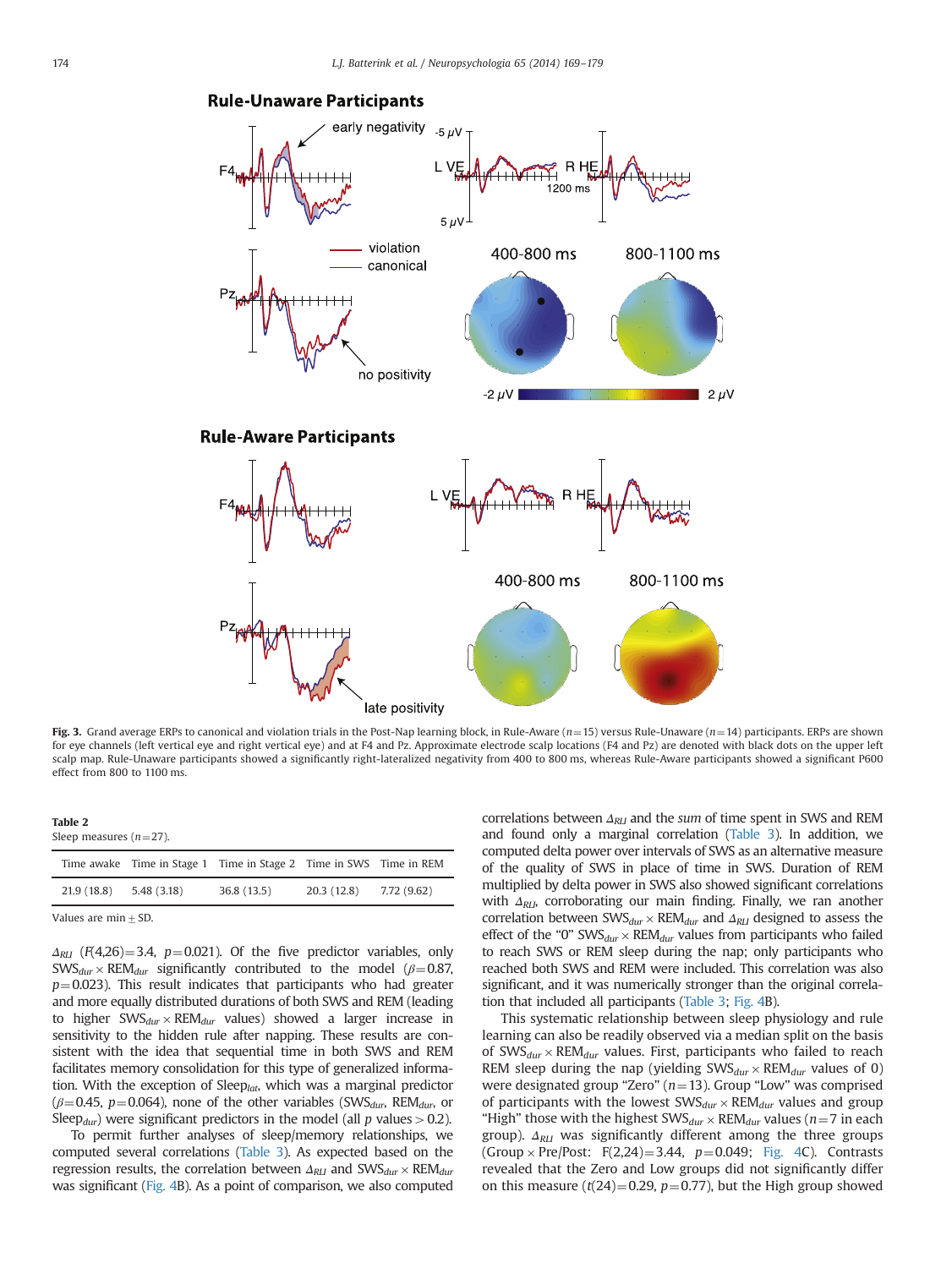<span id="page-6-0"></span>

Fig. 4. A) RLI across all participants for each block. An asterisk indicates that the RLI is significant ( $p < 0.05$ ). B) Scatterplot showing relation between change in the RLI from Pre-Nap to Post-Nap sessions and product of SWS and REM duration. This correlation includes only participants who reached both SWS and REM. The mean change in RLI for participants with no REM or no SWS (Zero group) was  $-93$  ms. C) Pre- to Post-Nap change in the RLI ( $\Delta_{RLI}$ ) for the three SWS  $\times$  REM groups. Participants were subdivided into the Zero group ( $n=13$ ), Low group ( $n=7$ ), and High group ( $n=7$ ), according to  $SWS \times REM$  values. The High group showed a significantly greater violation effect at Post-Nap compared to that in the other two groups. Error bars represent SEM. An asterisk indicates a significant effect ( $p < 0.05$ ).

#### Table 3

Correlations with change in RLI and sleep physiology  $(n=27)$  unless otherwise noted).

| Change<br>in RLI | duration | $SWS \times REM$ SWS $\times$ REM SWS + REM<br>duration <sup>a</sup> | duration | Delta power $(0.5-4 Hz)$<br>during $SWS \times$ duration of<br>REM <sup>b</sup> |
|------------------|----------|----------------------------------------------------------------------|----------|---------------------------------------------------------------------------------|
| D                | 0.52     | 0.68                                                                 | 0.37     | 0.45                                                                            |
|                  | 0.005    | 0.008                                                                | 0.057    | 0.021                                                                           |

<sup>a</sup> n=14, includes only those participants who obtained both SWS and REM.  $\frac{b}{n}$  n=26, excludes one participant who did not achieve SWS.

a significantly larger increase in  $\Delta_{\text{RLI}}$  compared to that in the two other groups combined (t(24)=2.99, p=0.010). Additional followup tests showed that  $\Delta_{\text{RLI}}$  was significantly greater than zero for the High group (t(6)=2.53, p=0.044), but not for the Low (t(6) =  $-0.89$ ,  $p=0.41$ ) or Zero groups  $(t(12)=-0.14, p=0.19)$ . These results suggest that enhancement in  $\Delta_{\text{RLI}}$  was specific to those participants with the highest SWS and REM throughput. Differences in the accuracy violation effect from Pre-Nap to Post-Nap did not differ significantly between the three sleep groups (Group  $\times$  Pre/Post:  $F(2,24) = 2.37$ ,  $p = 0.12$ ).

Although the pre–post computation allowed us to assess changes in the RLI across the 110-min period that included the nap, the correlations we observed could have been influenced by individual differences at the Pre-Nap session. In this sense, all participants did not have the same baseline. Further analyses were thus conducted separately for the Pre-Nap (second half) and Post-Nap (first half) results. Whereas differences between the three groups at Pre-Nap were nonsignificant  $(F(2,26)=1.28, p=0.30)$ , the RLI significantly differed between the groups at Post-Nap  $(F(2,26)=3.47, p=0.048)$ . Contrasts on the Post-Nap data showed that the RLI was not significantly different between the Zero and Low groups  $(t(24)$ = 0.85,  $p=0.40$ ), but was significantly larger in the High group compared to the two other groups  $(t(24)=2.33, p=0.029;$  Fig. 4D).

To further evaluate the possible influence of Pre-Nap learning differences among individuals, we computed another multiple regression model with the RLI at Post-Nap (first half) as the dependent measure, and  $\text{SWS}_{dur} \times \text{REM}_{dur}$  and the RLI at baseline (second half of Pre-Nap block) as predictor variables. The model significantly predicted the RLI at Post-Nap  $(F(2,26)=3.81,$  $p=0.037$ ). Importantly, only SWS<sub>dur</sub>  $\times$  REM<sub>dur</sub> significantly contributed to the model ( $\beta$ =0.45, p=0.026); the RLI at baseline was not a significant predictor ( $p=0.65$ ). This result indicates that the relationship between  $\text{SWS}_{dur} \times \text{REM}_{dur}$  and the RLI at Post-Nap cannot be attributed to baseline differences in the RLI.

It is possible that participants who subsequently obtained greater amounts of SWS and REM (those with higher  $SWS_{dur} \times REM_{dur}$ ) values) were more fatigued prior to the nap. In this case, they might be expected to perform more poorly in the Pre-Nap block than participants who went on to obtain lesser amounts of SWS and REM. To address this question, we used overall RT and accuracy in the Pre-Nap block (collapsed across canonical and violation trials) as a proxy for general performance and level of alertness. There was no significant effect of subsequent  $\text{SWS}_{dur} \times \text{REM}_{dur}$  on either RT  $(F(1,25)=0.43, p=0.52)$  or accuracy  $(F(1,25)=2.76, p=0.11)$ . While the p value for accuracy approaches marginal significance, this finding reflects that participants in the High  $\text{SWS}_{dur} \times \text{REM}_{dur}$  group were more accurate than the other two groups  $(t(25)=2.16, p=0.040)$ . Taken together, these results are inconsistent with the idea that participants who later obtained more SWS and REM were systematically less alert during the Pre-Nap block than participants who obtained less SWS and REM.

Finally, we directly tested whether the main sleep finding—that  $\text{SWS}_{dur}$   $\times$  REM<sub>dur</sub> predicts  $\Delta_{RLI}$ —differed as a function of whether participants became explicitly aware of the hidden animacy rule. A multiple regression model with  $\text{SWS}_{dur} \times \text{REM}_{dur}$  and rule awareness (aware, unaware) as predictor variables significantly predicted  $\Delta_{RLI}$  (F(2,26)=4.86, p=0.017). Only SWS<sub>dur</sub> × REM<sub>dur</sub> significantly contributed to the model ( $\beta$ =0.56, p=0.005); rule awareness was not a significant predictor ( $p=0.51$ ). These results indicate that  $SWS_{dur} \times REM_{dur}$  predicted  $\Delta_{RLI}$  similarly in Rule-Aware and Rule-Unaware participants.

# 3.4. Effects of sleep physiology on rule-awareness

We examined whether sleep measures (SWS $_{dur} \times$ REM $_{dur}$ , SWS $_{dur}$ , or  $REM_{dur}$ ) predicted participants' level of explicit awareness of the hidden rule, with the P600 during the Post-Nap session serving as a proxy for level of rule awareness. Interestingly, in Rule-Aware participants ( $n=14$ ), SWS<sub>dur</sub> significantly predicted P600 amplitude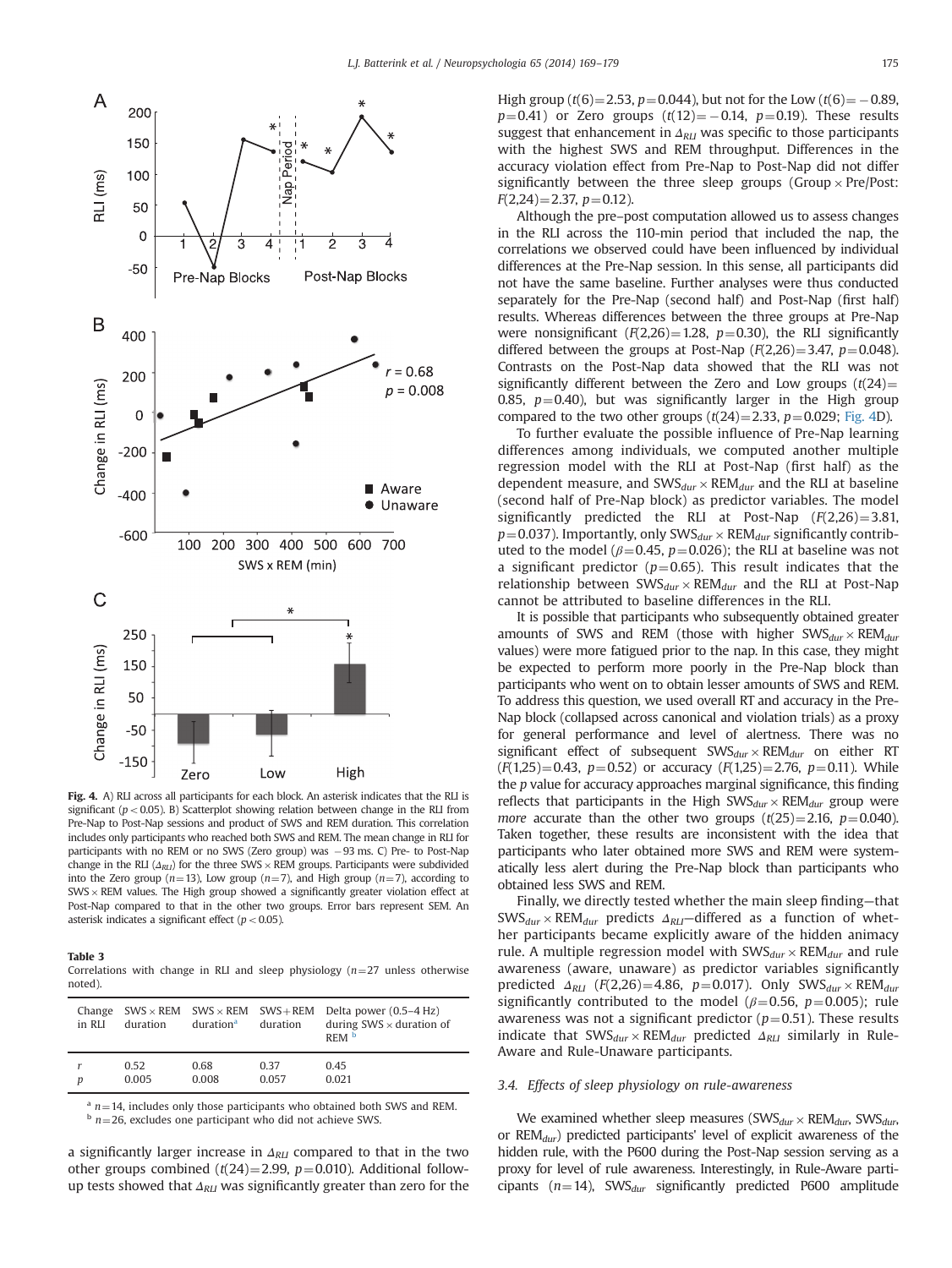$(F(1,10)=6.63, p=0.028)$ , with greater SWS durations correlating with larger P600 effects. In contrast,  $\text{SWS}_{dur} \times \text{REM}_{dur}$  ( $F(1,10) = 0.190$ ,  $p=0.67$ ) and REM<sub>dur</sub> (F(1,10)=0.34, p=0.57) did not significantly predict P600 amplitude. While exploratory, these results provide support for the idea that sleep influences the extraction of explicit knowledge.

## 3.5. Self-report sleep measures

We examined whether self-reported sleep duration and subjective sleep quality for the preceding night correlated with  $\text{SWS}_{dur} \times \text{REM}_{dur}$ . No relationship was found between  $\text{SWS}_{dur} \times \text{REM}_{dur}$  and duration of sleep, number of minutes awake, or subjective sleep quality on any measure for the previous night (all  $p$  values  $> 0.18$ ). Similarly, the three  $\text{SWS}_{dur} \times \text{REM}_{dur}$  groups ("Zero," "Low," and "High") did not significantly differ on any of these measures (all  $p$  values  $> 0.18$ ). These results suggest that participants who subsequently differed in  $\text{SWS}_{dur} \times \text{REM}_{dur}$  slept similarly in the preceding night and were at comparable fatigue levels before beginning their naps, despite the fact that they went on to obtain different amounts of SWS and REM. In contrast, self-reported sleep duration and subjective sleep quality for the 90-min nap interval were found to significantly differ as a function of SWS $_{dur}$  × REM $_{dur}$ . Higher SWS $_{dur}$  × REM $_{dur}$  values were associated with a decreased number of reported awakenings  $(r = -0.55,$  $p=0.003$ ), better self-reported sleep quality ( $r=0.43$ ,  $p=0.025$ ) and less restless/more sound sleep ( $r=0.45$ ,  $p=0.018$ ). At the group level, the three  $SWS_{dur} \times REM_{dur}$  groups significantly differed on these same measures (number of reported awakenings:  $F(2,26) = 6.76$ ,  $p = 0.005$ ; sleep quality:  $F(2,26) = 4.23$ ,  $p = 0.027$ ; sleep soundness:  $F(2,26) = 4.61$ ,  $p=0.020$ ). These results indicate that higher SWS $_{dur} \times$ REM $_{dur}$  as determined physiologically is associated with better subjective sleep quality, as assessed through self-report measures.

# 4. Discussion

# 4.1. Effects of sleep on rule generalization in language

Our findings support the hypothesis that SWS and REM synergistically facilitate the abstraction of rules in linguistic input. Slowed responses to animacy judgments for stimuli that violated the hidden rule (measured as RLI) indicated participants learned the regularity, even if they remained entirely unaware of the rule. After the 110-min pause that included a nap, the degree to which the measure of learning increased was strongly correlated with the product of SWS and REM sleep achieved. These results provide evidence for the importance of sleep in the consolidation of newly acquired linguistic knowledge.

The influence of sleep on language acquisition has been studied in the context of lexical learning [\(Dumay and Gaskell, 2007](#page-9-0)), speech recognition [\(Fenn et al., 2003](#page-9-0)), speech production ([Gaskell et al., 2014](#page-9-0)), and artificial grammar learning [\(Gómez et al., 2006; Nieuwenhuis et](#page-9-0) [al., 2013\)](#page-9-0). For example, lexical competition, indexing the integration of a newly acquired word into the mental lexicon, emerges only after a period of sleep, and not after an equivalent period of wakefulness [\(Dumay and Gaskell, 2007\)](#page-9-0). It appears that sleep is especially important for pattern or rule generalization within language. Infants who slept after exposure to an artificial grammar showed greater rule abstraction, whereas infants who remained awake after learning showed enhanced veridical memory for learned items [\(Gómez et al.,](#page-9-0) [2006](#page-9-0)). Similarly, sleep promotes rule abstraction in adults exposed to an artificial finite-state grammar, with classification performance of new strings improving after a period containing sleep compared to an equivalent period of wakefulness [\(Nieuwenhuis et al., 2013\)](#page-9-0). Sleep also facilitates the learning of phonotactic constraints in speech production. Participants who slept after repeating sequences of syllables made up

of specific phoneme combinations produced speech errors consistent with the phonotactic rules acquired during training, whereas participants who remained awake during this interval did not, and furthermore, the amount of SWS predicted phonotactic learning [\(Gaskell et](#page-9-0) [al., 2014](#page-9-0)). The present study contributes to this literature, showing that sleep is also involved in the generalization of associations between form and meaning, which is arguably the most essential component of language acquisition. This type of associative learning underlies both first- and second-language acquisition across every higher-level linguistic subsystem, from morphology (e.g., learning that the English morpheme "-s" encodes plurality), to syntax (e.g., learning when to use "him" versus "he"), to semantics (e.g., learning the meanings of words such as "dog" or "cat"). Remarkably, the abstraction of linguistic rules over time is influenced not only by experiences during wake, but also by neurophysiological sleep mechanisms.

Given the delay between the Pre- and Post-Nap sessions, learning effects would normally be expected to decline as memory storage gradually decays. Whereas a slight decline in learning was observed for participants who failed to achieve a high SWS/REM throughput [\(Fig. 4](#page-6-0)C), those who did showed a significant enhancement in learning immediately after their naps. Presumably, mechanisms at work during both SWS and REM actively promoted the consolidation and abstraction of rules governing the newly acquired information.

A potential objection that may be raised against our interpretation of these results is that fatigue may contribute to the relationship between  $\text{SWS}_{dur} \times \text{REM}_{dur}$  and  $\Delta_{\text{RLI}}$ . It is conceivable that participants who subsequently obtained greater amounts of SWS and REM (i.e., those in the High  $SWS_{dur} \times REM_{dur}$  group) were more fatigued initially, and thus showed larger gains as a function of napping. In this case, varying levels of fatigue between participants, rather than specific benefits associated with interactions between SWS and REM per se, could account for our main finding. However, several lines of evidence rule against this explanation. First, using overall RTs and accuracy as a proxy for performance, we found that participants who later obtained more SWS and REM did not perform more poorly during the Pre-Nap block. In fact, participants in the High  $\text{SWS}_{dur} \times \text{REM}_{dur}$  group actually achieved higher accuracy levels than participants in the other two groups. This result is incompatible with the idea that participants who subsequently achieved greater durations of SWS and REM were less alert prior to napping. Secondly, self-reported sleep duration and sleep quality for the preceding night did not significantly differ as a function of subsequent  $\text{SWS}_{dur} \times \text{REM}_{dur}$ . This suggests that high  $SWS_{dur} \times REM_{dur}$  participants came in to the laboratory no more or less sleep deprived than their low  $\text{SWS}_{dur} \times \text{REM}_{dur}$  counterparts. In contrast, several measures of sleep quality assessed over the 90-min nap period correlated with  $\text{SWS}_{dur} \times \text{REM}_{dur}$ , supporting the validity of these self-report measures. The finding that  $SWS_{dur} \times REM_{dur}$ , but not Sleep $_{dur}$  and Sleep<sub>lat</sub>, significantly predict  $\Delta_{RLI}$  is also inconsistent with a general fatigue explanation. The underlying assumption here is that sleep duration and sleep latency over the nap period are effective proxies for overall fatigue, with more fatigued participants experiencing greater sleep pressure and correspondingly shorter sleep latencies and longer sleep durations over the 90-min nap interval. If recovery from fatigue attributable to the nap were primarily responsible for an increase in sensitivity to the rule, one would expect sleep duration and sleep latency to predict  $\Delta_{RI}$  more strongly than  $\text{SWS}_{dur} \times \text{REM}_{dur}$ . These results suggest that participants who obtained more SWS and REM were not necessarily more fatigued than participants who achieved shorter durations of these stages. In other words, two equally fatigued participants may fall asleep within comparable latencies and for similar overall durations, but may nonetheless differ in the quality of sleep that they obtain. Although the present study cannot account for why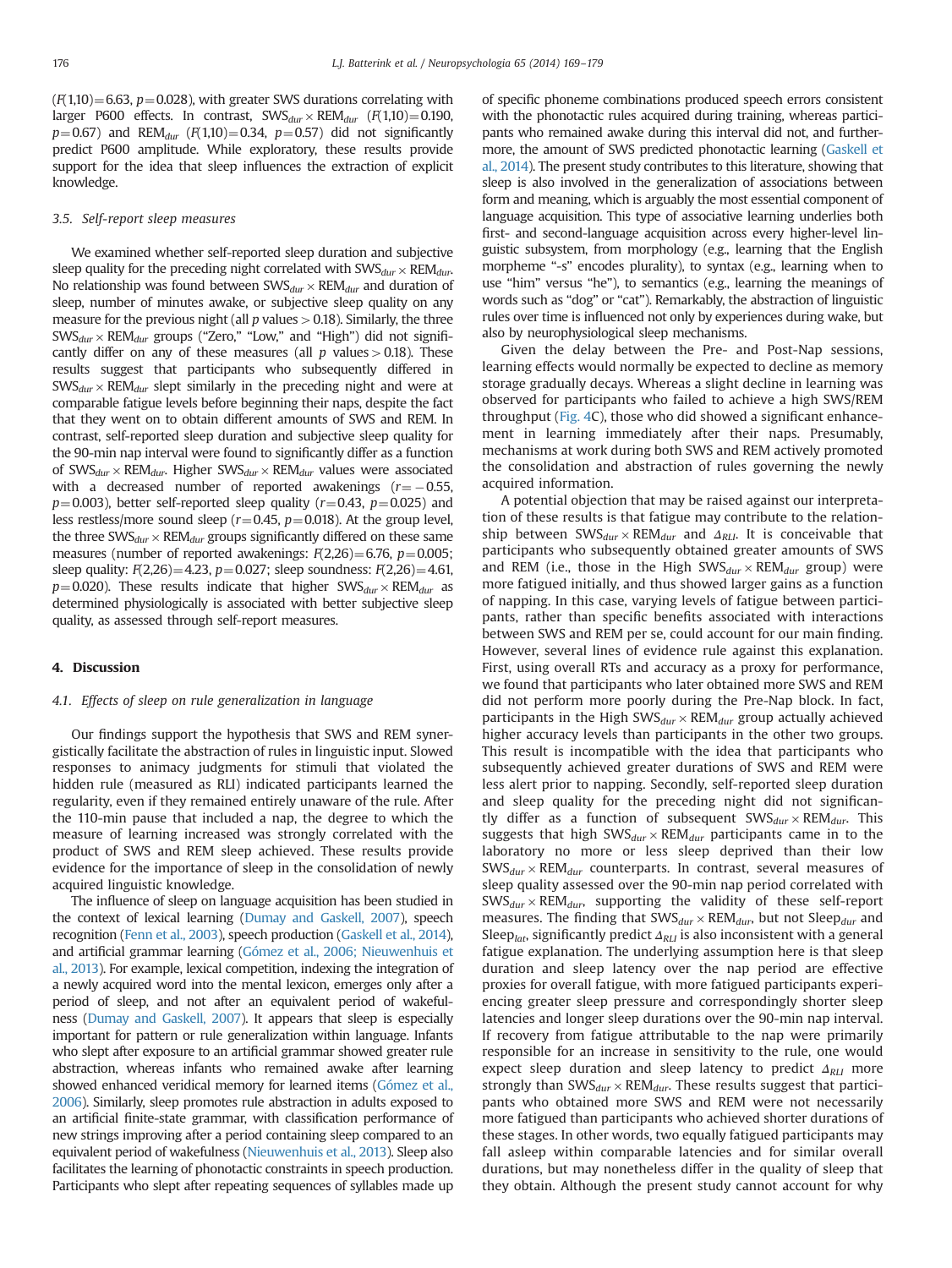such differences in sleep quality occur, it appears to be sleep quality rather than simply overall sleep quantity that contributes to rule abstraction.

# 4.2. Implicit learning of associations between form and meaning

Along with RTs, ERPs also showed sensitivity to animacy violations. Rule-Unaware participants showed an earlier right-lateralized negativity to violations, while Rule-Aware learners showed a P600 effect. We speculate that the early right negativity to violations indexes the development of implicit knowledge about the hidden rule. It is possible that Rule-Aware participants also acquired implicit knowledge, but that the negativity did not reach statistical significance in this group because of overlap from the early portion of the P600 effect ([Fig. 3\)](#page-5-0). Together with subjective verbal reports, these ERPs findings indicate that sensitivity to the animacy rule occurred implicitly in many participants; conscious awareness of the rule was optional.

The RLI did not vary as a function of rule awareness. This result may be interpreted in at least two different ways. The first possibility is that the RLI represents an implicit index of learning, occurring independently of rule awareness. Because the learning task involved making responses that were speeded and orthogonal to the article-animacy correlation, it was designed to encourage automatic responding rather than deliberative or strategic processing. Thus, equal amounts of implicit learning may have occurred in both groups, with additional explicit processing occurring in the Rule-Aware group that did not directly contribute to speeded responding. The present ERP evidence neither supports nor rules out this idea. An additional piece of evidence is the finding that  $\text{SWS}_{dur} \times \text{REM}_{dur}$  predicted  $\Delta_{RI}$  similarly in both Rule-Aware and Rule-Unaware participants [\(Fig. 4](#page-6-0)B). If the effect were driven by different mechanisms between the two groups, effects of sleep physiology might be expected to exert different effects. Thus, results support the idea that the RLI reflects implicit learning in both groups.

An alternative interpretation to consider is that although the RLI is similar between the two groups, it reflects different underlying causes. For example, after becoming aware of the rule, Rule-Aware participants may have adopted a different strategy for processing the stimuli, perhaps forming conscious expectations of the article noun pairings. Thus, a similar RT delay may reflect implicit learning in Rule-Unaware participants, and strategic, explicit processing in Rule-Aware participants. Under this interpretation, the lack of a significant negativity and the presence of a P600 in the Rule-Aware participants may reflect greater reliance on explicit over implicit processing. However, the finding that  $\text{SWS}_{dur} \times \text{REM}_{dur}$  predicted  $\Delta_{\text{RLI}}$  in both groups supports the idea that the RLI reflects the same underlying mechanism in both groups. In sum, it is difficult to distinguish whether the RT delay reflects implicit learning in both groups, or implicit learning in the Rule-Unaware group and explicit learning in the Rule-Aware group. The strongest statement that can be made is that sleep physiology influenced subsequent sensitivity to the animacy rule, regardless of whether participants became explicitly aware of the underlying rule.

We did not directly test whether sleep facilitated explicit awareness of the underlying linguistic rule, a finding that would be consistent with previous evidence showing that sleep promotes the extraction of explicit knowledge. For example, sleep leads to sudden insight into a hidden mathematical problem [\(Wagner et al., 2004\)](#page-10-0) and to explicit sequence knowledge in the serial reaction time task [\(Fischer et al., 2006; Wilhelm et al., 2013](#page-10-0)). Nonetheless, it is worth noting that only 5 participants in the present study reported becoming aware of the rule during the Pre-Nap session, while twice this number became aware of the rule after napping, during the Post-Nap session. If there were a linear relation between exposure to learning materials and probability of becoming aware of the rule, we would expect roughly the same number of participants to reach awareness in both the Pre-Nap and Post-Nap sessions, rather than the proportions we observed. In addition, we found that  $SWS_{dur}$  significantly predicted P600 amplitude in Rule-Aware participants, suggesting that SWS increased participants' level of explicit awareness about the hidden rule. For example, participants who experienced SWS during their naps may have become aware of the hidden rule at an earlier point in the task, or may have gained access to a more complete set of explicit rule knowledge (e.g., becoming aware of the animacy correlations for all four articles, rather than only a subset). These results are generally consistent with the idea that sleep facilitates explicit awareness of hidden patterns or rules (e.g., [Wagner et al., 2004; Fischer et al., 2006](#page-9-0)).

Although not the major focus of the study, our findings also have implications for the field of Second Language Acquisition (SLA). In this field, there is an ongoing debate about the extent to which second language learning in adults can occur in the absence of awareness of learning. A number of theoretical accounts of SLA propose that some degree of attention and awareness is necessary for the acquisition of second language forms (e.g., [Robinson, 1996; Robinson et al., 2012;](#page-10-0) [VanPatten, 1996, 2004, 2007; Leow, 2001; Schmidt, 1990, 2001;](#page-10-0) [Tomlin and Villa, 1994](#page-10-0)). Contrary to these views, some evidence implicates implicit second language learning—that is, learning that occurs in the absence of awareness. For example, [Williams \(2005\)](#page-10-0) exposed participants to sentences containing the same miniature article system as in the present study (ul, gi, ro, and ne). Most participants remained unaware of the correlation between the article and noun animacy. However, when given a choice between a correct and incorrect article for a given noun (e.g., ul giraffe versus ro giraffe), Rule-Unaware participants selected the correct article more often than would be expected by chance. This result suggests that adults can make form-meaning connections in the absence of awareness. However, this finding has been difficult to replicate [\(Hama and Leow, 2010;](#page-9-0) [Faretta-Stutenberg and Morgan-Short, 2011](#page-9-0)), suggesting that implicit second language learning may occur at only a weak level and/or that there may be considerable variability in this ability among different participants. Nonetheless, later studies have found additional evidence for implicit second language learning in adults using reaction-time methodology, which may be more sensitive to implicit learning than a forced-choice decision task. For example, [Leung and Williams \(2011\)](#page-9-0) found RT evidence for implicit learning of mappings between novel articles and thematic role (i.e., whether a noun is an agent or patient). Similarly, using a paradigm that provided the methodological basis for the present study, [Leung and Williams \(2012, 2015\)](#page-9-0) found RT delays to phrases that violated a hidden noun animacy rule, providing evidence for implicit learning of associations between forms and animacy.

At a basic level, the present study replicated these behavioral findings, demonstrating that responses were made more slowly to violations of the hidden animacy rule than to canonical instances of the rule. This effect was equivalently demonstrated whether or not participants evinced awareness of the underlying pattern. Moreover, our ERP data provided new evidence in support of this demonstration, converging with the behavioral findings. One limitation of prior studies of implicit second language learning (e.g., [Williams, 2005,](#page-10-0) [Leung and Williams, 2012,](#page-9-0) [Leung and Williams, 2015\)](#page-9-0) is that they rely solely on behavioral and self-report data. Thus, the concern can always be raised that participants categorized as "Rule-Unaware" may simply be underreporting their level of knowledge. ERP data from the present study countered this concern by supporting a distinction between aware and unaware participants' online neural processing. Specifically, Rule-Unaware participants showed no evidence of a P600 effect, a component previously linked to the conscious processing of syntactic violations [\(Batterink and Neville,](#page-9-0) [2013](#page-9-0)). In addition, ERPs demonstrated that Rule-Unaware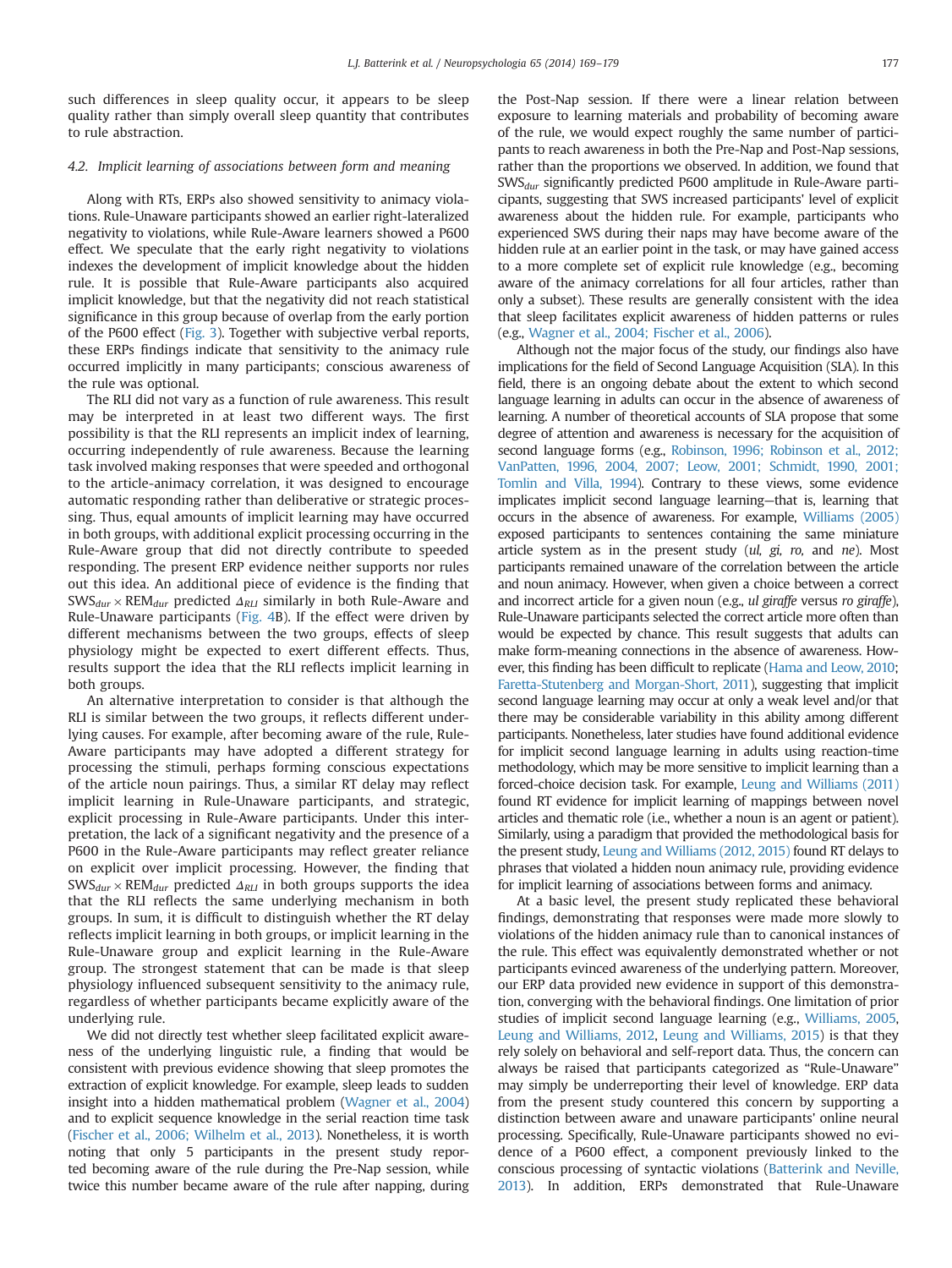<span id="page-9-0"></span>participants nonetheless showed a robust neural response to hidden animacy violations, providing an additional measure of learning that coincides with effects observed at the behavioral level. Taken together, these results support the idea that adults can implicitly acquire associations between form and meaning, at least for certain concepts.

## 4.3. Interactions between SWS and REM

Our main finding—that maintained sensitivity to the hidden rule was predicted by sleep organization—supports sequential views of sleep-dependent memory processing. Optimal memory processing may require a cyclic succession of SWS and REM (Ambrosini and Giuditta, 2001; Ficca and Salzarulo, 2004; [Walker and Stickgold, 2010\)](#page-10-0), rather than merely one sleep stage. According to one hypothesis, non-adaptive memory traces are weakened or eliminated during SWS, while the remaining traces are then strengthened and integrated during REM sleep (Ambrosini and Giuditta, 2001). A more recent proposal is that SWS functions to consolidate new episodic item memories while keeping individual memory representations separate and distinct; REM then facilitates integration of these new memories with older memories, forming rich associative networks ([Walker and](#page-10-0) [Stickgold, 2010\)](#page-10-0). Our results fit with these general ideas, suggesting that memory integration during sleep is more tightly linked to the completion of a sleep cycle than the total loading on any given sleep state.

The current study extends research linking sleep organization and behavioral learning into a novel domain—the extraction of an implicitly acquired syntactic rule. Previous evidence on SWS–REM interactions was primarily derived from visual discrimination paradigms. One study found that the product of early-night SWS and late-night REM strongly predicts visual discrimination performance, accounting for 80% of intersubject variance [\(Stickgold et al., 2000\)](#page-10-0). Similarly, nappers who obtained both SWS and REM showed significant improvements in visual discrimination, while those with no REM showed no change in performance (Mednick et al., 2003). Visual discrimination skills also improved more after an entire night of both SWS and REM, relative to either early sleep or late sleep containing relatively more SWS or REM, respectively (Gais et al., 2000). A more recent study has extended these findings, showing that SWS and REM also play complementary roles in emotional memory consolidation (Cairney et al., 2014). More SWS was associated with disengagement of the hippocampus during emotional recollection, whereas more REM predicted an increase in hippocampal–neocortical connectivity. Our results suggest that reciprocal interactions between SWS and REM play a role not only in basic perceptual learning or emotional memory consolidation, but also in more abstract, higher-level learning mechanisms that are central to the acquisition of language.

To summarize, we found that experiences during both wake and sleep contribute to the extraction of a novel rule from linguistic input. Learning was operative during wake, given that exposure to the rule was sufficient for some initial acquisition of rule knowledge, whereas interactions between SWS and REM predicted the continued retention or strengthening of this newly acquired information. These findings may have important implications for language learners, suggesting that high quality sleep plays a role in retaining and perhaps enhancing linguistic knowledge acquired while awake.

# Acknowledgments

We thank John Williams for input leading to the development of our experimental task. This work was supported by NIH, United

States Grants T32 NS 47987 and F32 HD 078223. The authors declare no competing financial interests.

## References

- [Ambrosini, M.V., Giuditta, A., 2001. Learning and sleep: the sequential hypothesis.](http://refhub.elsevier.com/S0028-3932(14)00384-4/sbref1) [Sleep Med. Rev. 5, 477](http://refhub.elsevier.com/S0028-3932(14)00384-4/sbref1)–490.
- [Batterink, L., Neville, H., 2011. Implicit and explicit mechanisms of word learning in](http://refhub.elsevier.com/S0028-3932(14)00384-4/sbref2) [a narrative context: an event-related potential study. J. Cogn. Neurosci. 23,](http://refhub.elsevier.com/S0028-3932(14)00384-4/sbref2) 3181–[3196.](http://refhub.elsevier.com/S0028-3932(14)00384-4/sbref2)
- [Batterink, L., Neville, H., 2013. The human brain processes syntax in the absence of](http://refhub.elsevier.com/S0028-3932(14)00384-4/sbref3) [conscious awareness. J. Neurosci. 33, 8528](http://refhub.elsevier.com/S0028-3932(14)00384-4/sbref3)–8533.
- [Cairney, S.A., Durrant, S.J., Power, R., Lewis, P.A., 2014. Complementary roles of](http://refhub.elsevier.com/S0028-3932(14)00384-4/sbref4) [slow-wave sleep and rapid eye movement sleep in emotional memory](http://refhub.elsevier.com/S0028-3932(14)00384-4/sbref4) [consolidation. Cereb. Cortex, in press.](http://refhub.elsevier.com/S0028-3932(14)00384-4/sbref4)
- [Delorme, A., Makeig, S., 2004. EEGLAB: an open source toolbox for analysis of](http://refhub.elsevier.com/S0028-3932(14)00384-4/sbref5) [single-trial EEG dynamics. J. Neurosci. Methods 134, 9](http://refhub.elsevier.com/S0028-3932(14)00384-4/sbref5)–21.
- [Diekelmann, S., Born, J., 2010. The memory function of sleep. Nat. Rev. Neurosci. 11,](http://refhub.elsevier.com/S0028-3932(14)00384-4/sbref6) 114–[126.](http://refhub.elsevier.com/S0028-3932(14)00384-4/sbref6)
- [Dumay, N., Gaskell, M.G., 2007. Sleep-associated changes in the mental representa](http://refhub.elsevier.com/S0028-3932(14)00384-4/sbref7)[tion of spoken words. Psychol. Sci. 18, 35](http://refhub.elsevier.com/S0028-3932(14)00384-4/sbref7)–39.
- [Durrant, S., Taylor, C., Cairney, S., Lewis, P., 2011. Sleep-dependent consolidation of](http://refhub.elsevier.com/S0028-3932(14)00384-4/sbref8) [statistical learning. Neuropsychologia 49, 1322](http://refhub.elsevier.com/S0028-3932(14)00384-4/sbref8)–1331.
- [Durrant, S.J., Cairney, S.A., Lewis, P.A., 2013. Overnight consolidation aids the](http://refhub.elsevier.com/S0028-3932(14)00384-4/sbref9) [transfer of statistical knowledge from the medial temporal lobe to the striatum.](http://refhub.elsevier.com/S0028-3932(14)00384-4/sbref9) [Cereb. Cortex 23, 2467](http://refhub.elsevier.com/S0028-3932(14)00384-4/sbref9)–2478.
- [Djonlagic, I., Rosenfeld, A., Shohamy, D., Myers, C., Gluck, M., Stickgold, R., 2009.](http://refhub.elsevier.com/S0028-3932(14)00384-4/sbref10) [Sleep enhances category learning. Learn. Mem. 16, 751](http://refhub.elsevier.com/S0028-3932(14)00384-4/sbref10)–755.
- [Ellenbogen, J.M., Hu, P.T., Payne, J.D., Titone, D., Walker, M.P., 2007. Human](http://refhub.elsevier.com/S0028-3932(14)00384-4/sbref11) [relational memory requires time and sleep. Proc. Natl. Acad. Sci. USA 104,](http://refhub.elsevier.com/S0028-3932(14)00384-4/sbref11) 7723–[7728.](http://refhub.elsevier.com/S0028-3932(14)00384-4/sbref11)
- Faretta-Stutenberg, M., Morgan-Short, K., 2011. Learning without awareness revisited: A replication of Williams (2005). Selected Proceedings of the 2010 Second Language Research Forum, ed. Gisela Granena et al., 18-28. Somerville, MA: Cascadilla Proceedings Project.
- [Farmer, T.A., Christiansen, M.H., Monaghan, P., 2006. Phonological typicality](http://refhub.elsevier.com/S0028-3932(14)00384-4/sbref12) infl[uences on-line sentence comprehension. Proc. Natl. Acad. Sci. USA 103,](http://refhub.elsevier.com/S0028-3932(14)00384-4/sbref12) 12203–[12208.](http://refhub.elsevier.com/S0028-3932(14)00384-4/sbref12)
- [Fenn, K.M., Nusbaum, H.C., Margoliash, D., 2003. Consolidation during sleep of](http://refhub.elsevier.com/S0028-3932(14)00384-4/sbref13) [perceptual learning of spoken language. Nature 425, 614](http://refhub.elsevier.com/S0028-3932(14)00384-4/sbref13)–616.
- [Ficca, G., Salzarulo, P., 2004. What in sleep is for memory. Sleep Med. 5, 225](http://refhub.elsevier.com/S0028-3932(14)00384-4/sbref14)–230.
- [Fischer, S., Drosopoulos, S., Tsen, J., Born, J., 2006. Implicit learning](http://refhub.elsevier.com/S0028-3932(14)00384-4/sbref15)–explicit [knowing: a role for sleep in memory system interaction. J. Cogn. Neurosci. 18,](http://refhub.elsevier.com/S0028-3932(14)00384-4/sbref15) 311–[319.](http://refhub.elsevier.com/S0028-3932(14)00384-4/sbref15)
- Friederici, A.D., 2002. Towards a neural basis of auditory sentence processing. Trends Cogn. Sci. 6, 78–84.
- [Gais, S., Plihal, W., Wagner, U., Born, J., 2000. Early sleep triggers memory for early](http://refhub.elsevier.com/S0028-3932(14)00384-4/sbref16) [visual discrimination skills. Nat. Neurosci. 3, 1335](http://refhub.elsevier.com/S0028-3932(14)00384-4/sbref16)–1339.
- [Gaskell, M.G., Warker, J., Lindsay, S., Frost, R., Guest, G., Snowdon, R., Stackhouse, A.,](http://refhub.elsevier.com/S0028-3932(14)00384-4/sbref17) [2014. Sleep underpins the plasticity of language production. Psychol. Sci. 25,](http://refhub.elsevier.com/S0028-3932(14)00384-4/sbref17) 1457–[1465.](http://refhub.elsevier.com/S0028-3932(14)00384-4/sbref17)
- [Gómez, R.L., Bootzin, R.R., Nadel, L., 2006. Naps promote abstraction in language](http://refhub.elsevier.com/S0028-3932(14)00384-4/sbref18)[learning infants. Psychol. Sci. 17, 670](http://refhub.elsevier.com/S0028-3932(14)00384-4/sbref18)–674.
- [Grigg-Damberger, M.M., 2012. The AASM scoring manual four years later. J. Clin.](http://refhub.elsevier.com/S0028-3932(14)00384-4/sbref19) [Sleep Med. 8, 323](http://refhub.elsevier.com/S0028-3932(14)00384-4/sbref19)–332.
- [Hama, M., Leow, R.P., 2010. Learning without awareness revisited. Stu. Second](http://refhub.elsevier.com/S0028-3932(14)00384-4/sbref412) [Langu. Acq. 32, 465](http://refhub.elsevier.com/S0028-3932(14)00384-4/sbref412)–491.
- [Kutas, M., Federmeier, K.D., 2011. Thirty years and counting:](http://refhub.elsevier.com/S0028-3932(14)00384-4/sbref20) finding meaning in the [N400 component of the event-related brain potential \(ERP\). Annu. Rev. Psychol.](http://refhub.elsevier.com/S0028-3932(14)00384-4/sbref20) [62, 621](http://refhub.elsevier.com/S0028-3932(14)00384-4/sbref20)–647.
- [Leow, R.P., 2001. Attention, awareness, and foreign language behavior. Lang. Learn.](http://refhub.elsevier.com/S0028-3932(14)00384-4/sbref21) [51, 113](http://refhub.elsevier.com/S0028-3932(14)00384-4/sbref21)–155.
- Leung, J.H.C., Williams, J.N., 2011. The implicit learning of mappings between forms and contextually derived meanings. Stu. Second Langu. Acq. 33, 33–55.
- [Leung, J.H.C., Williams, J.N., 2015. Cross linguistic differences in implicit language](http://refhub.elsevier.com/S0028-3932(14)00384-4/sbref22) [learning. Stud. Second Lang. Acquis. 37.](http://refhub.elsevier.com/S0028-3932(14)00384-4/sbref22)
- [Leung, J.H.C., Williams, J.N., 2012. Constraints on implicit learning of grammatical](http://refhub.elsevier.com/S0028-3932(14)00384-4/sbref23) [form-meaning connections. Lang. Learn. 37, 634](http://refhub.elsevier.com/S0028-3932(14)00384-4/sbref23)–662.
- [Lewis, P.A., Durrant, S.J., 2011. Overlapping memory replay during sleep builds](http://refhub.elsevier.com/S0028-3932(14)00384-4/sbref24) [cognitive schemata. Trends Cogn. Sci. 15, 343](http://refhub.elsevier.com/S0028-3932(14)00384-4/sbref24)–351.
- [MacLeod, C.M., 1991. Half a century of research on the Stroop effect: an integrative](http://refhub.elsevier.com/S0028-3932(14)00384-4/sbref25) [review. Psychol. Bull. 109, 163](http://refhub.elsevier.com/S0028-3932(14)00384-4/sbref25)–203.
- Morey, R.D., 2008. Confi[dence intervals from normalized data: a correction to](http://refhub.elsevier.com/S0028-3932(14)00384-4/sbref26) [Cousineau \(2005\). Tutor. Quant. Methods Psychol. 4, 61](http://refhub.elsevier.com/S0028-3932(14)00384-4/sbref26)–64.
- [Mednick, S., Nakayama, K., Stickgold, R., 2003. Sleep-dependent learning: a nap is](http://refhub.elsevier.com/S0028-3932(14)00384-4/sbref27) [as good as a night. Nat. Neurosci. 6, 697](http://refhub.elsevier.com/S0028-3932(14)00384-4/sbref27)–698.
- [Nieuwenhuis, I.L.C., Folia, V., Forkstam, C., Jensen, O., Petersson, K.M., 2013. Sleep](http://refhub.elsevier.com/S0028-3932(14)00384-4/sbref28) [promotes the extraction of grammatical rules. PLoS One 8, e65046.](http://refhub.elsevier.com/S0028-3932(14)00384-4/sbref28)
- [Paradis, M., 2004. A Neurolinguistic Theory of Bilingualism. John Benjamins](http://refhub.elsevier.com/S0028-3932(14)00384-4/sbref29) [Publishing Co, Philadelphia PA.](http://refhub.elsevier.com/S0028-3932(14)00384-4/sbref29)
- [Robinson, P., 1996. Consciousness, Rules, and Instructed Second Language Acquisi](http://refhub.elsevier.com/S0028-3932(14)00384-4/sbref31)[tion. Peter Lang, New York.](http://refhub.elsevier.com/S0028-3932(14)00384-4/sbref31)